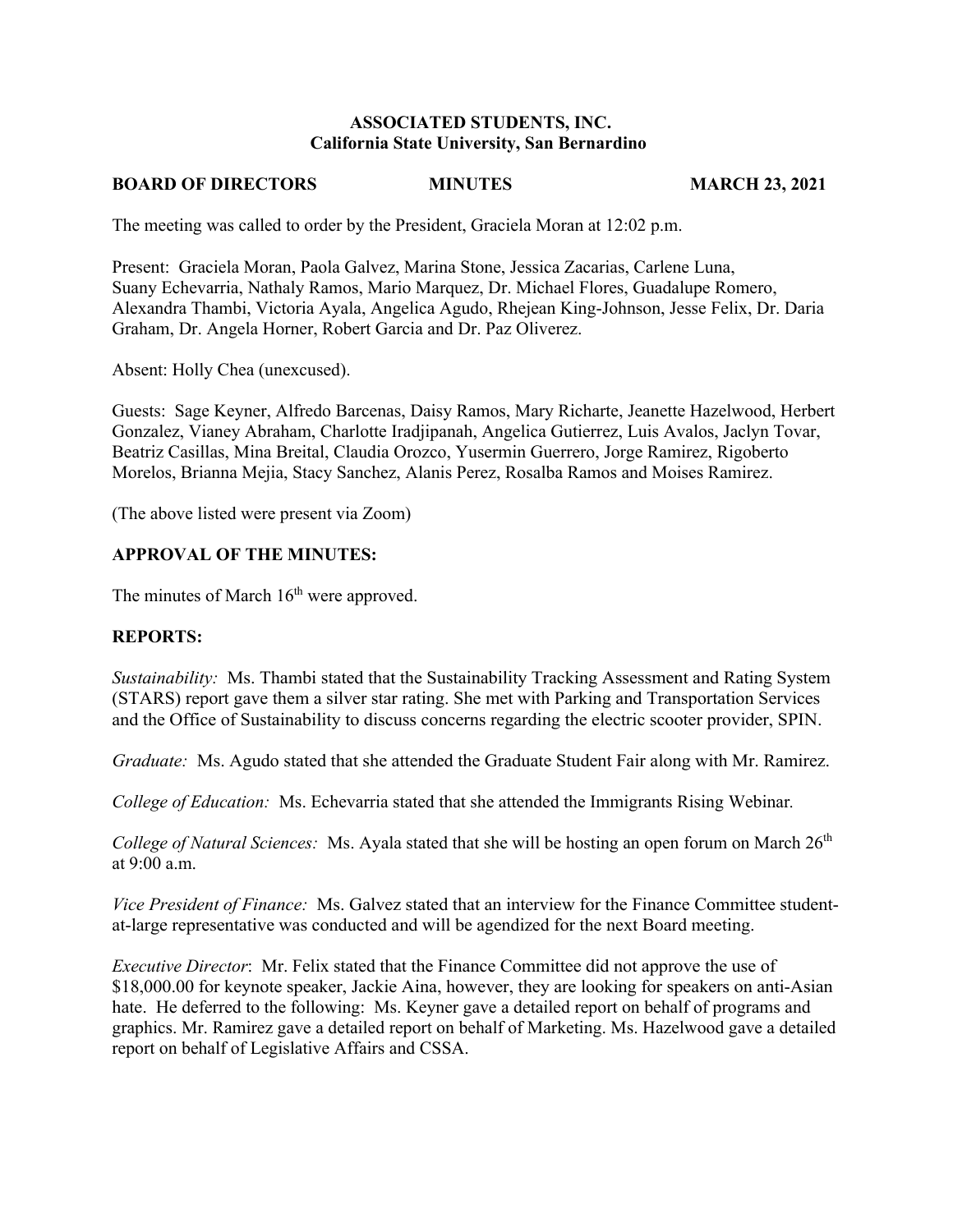# **ADOPTION OF AGENDA:**

The agenda was adopted.

## **OPEN FORUM:**

Ms. Hazelwood spoke on racial injustices and the effect on the CSUSB community. She urged the Board to provide a safety net for students.

Ms. Breitel inquired whether the graduating seniors could have a drive-through graduation while maintaining safety precautions. The following spoke in support of having a drive-through graduation with safe guidelines: Ms. Casillas, Ms. Tovar, Ms. Gutierrez, Ms. Ramos, Ms. Mejia, Mr. Morelos, Ms. Orozco, Mr. Avalos and Ms. Guerrero.

## **OLD BUSINESS:**

### **BD 22-21 M/S Luna/Felix: Permission to advocate for more traditional sporting events (alcohol, tailgate, etc).**

Ms. Luna stated that she researched what other campuses have done in the past to prepare bringing alcohol into sporting events. She explained that campuses introduced alcohol into sporting events with designated alcohol-free family zones, they terminated the sales of alcohol at predetermined times, and students were given the opportunity to take classes to educate themselves about alcohol consumption.

Ms. Ayala spoke in favor of having designated family zones and terminating the sales of alcohol at a predetermined time.

Dr. Horner spoke in favor of this item.

Ms. Luna stated that some campuses had electronic ID scanners for students 21 and over. After their IDs were checked, they would receive a wrist band. She added that concession workers and security guards received additional training and alcohol education.

Ms. Agudo and Mr. Garcia spoke in favor of this item.

Dr. Graham recommended that they meet with the Office of Student Conduct and Ethical Development.

Passed (10/2/3).

## **BD 24-21 M/S Ayala/Oliverez: Review of CSUSB Campus Repopulation Strategy Fall 2021.**

Dr. Oliverez gave a presentation on the CSUSB campus repopulation strategy.

Discussion ensued.

Discussion closed.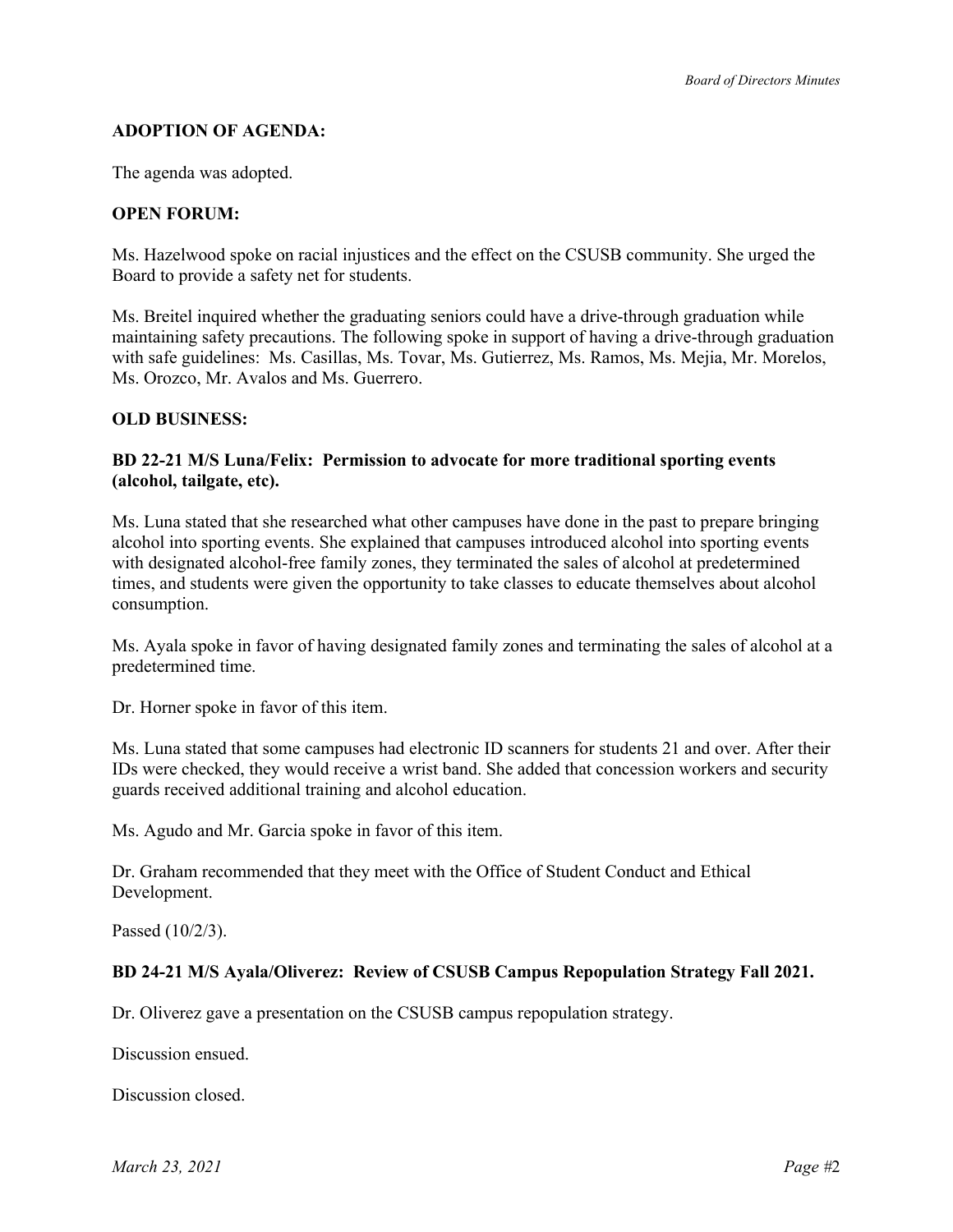Ms. Moran passed the gavel to Ms. Stone.

### **BD 29-21 M/S Felix/Ayala: Discussion on SOTES and the inclusion in RPTs.**

Ms. Moran stated that SOTES are designed to give individual faculty information about the effectiveness of their instruction so that they could continue to improve their teaching and to give information to evaluators about faculty's performance. She explained that during the Faculty Senate meeting, she was given the chance to discuss concerns of not having SOTES in the RPT files. She stated that she deferred to other students during the meeting to share their concerns, however, "a call the question" was made.

Mr. Marquez shared his experience attending the Faculty Senate meeting. He encouraged students to advocate strongly for shared accountability and shared governance.

Discussion ensued.

Dr. Horner stated that SOTES are important in determining RPTs.

Ms. Moran stated that she would like to provide incentives for students to increase SOTES completion through a SOTES pledge.

Ms. Echevarria shared her experience attending the Faculty Senate meeting and was concerned that students' voices were not being heard.

Mr. Garcia spoke in favor of providing incentives through a SOTES pledge.

Discussion closed.

Ms. Stone returned the gavel to Ms. Moran.

#### **NEW BUSINESS:**

#### **BD 33-21 M/S Ramos/Felix: Revision of the ASI Bylaws. (First Reading)**

Ms. Ramos briefly reviewed the changes made to the policy.

*Article II, Section 5, Subsection C:* 

To add: "The current and past ASI logo cannot be used on any campaigning materials unless otherwise approved by the Elections Coordinator."

The following Subsections were added:

*Article III, Section 2, Subsection B(1c) (1d) (1e):* 

To add: "ASI Director of External Affairs."